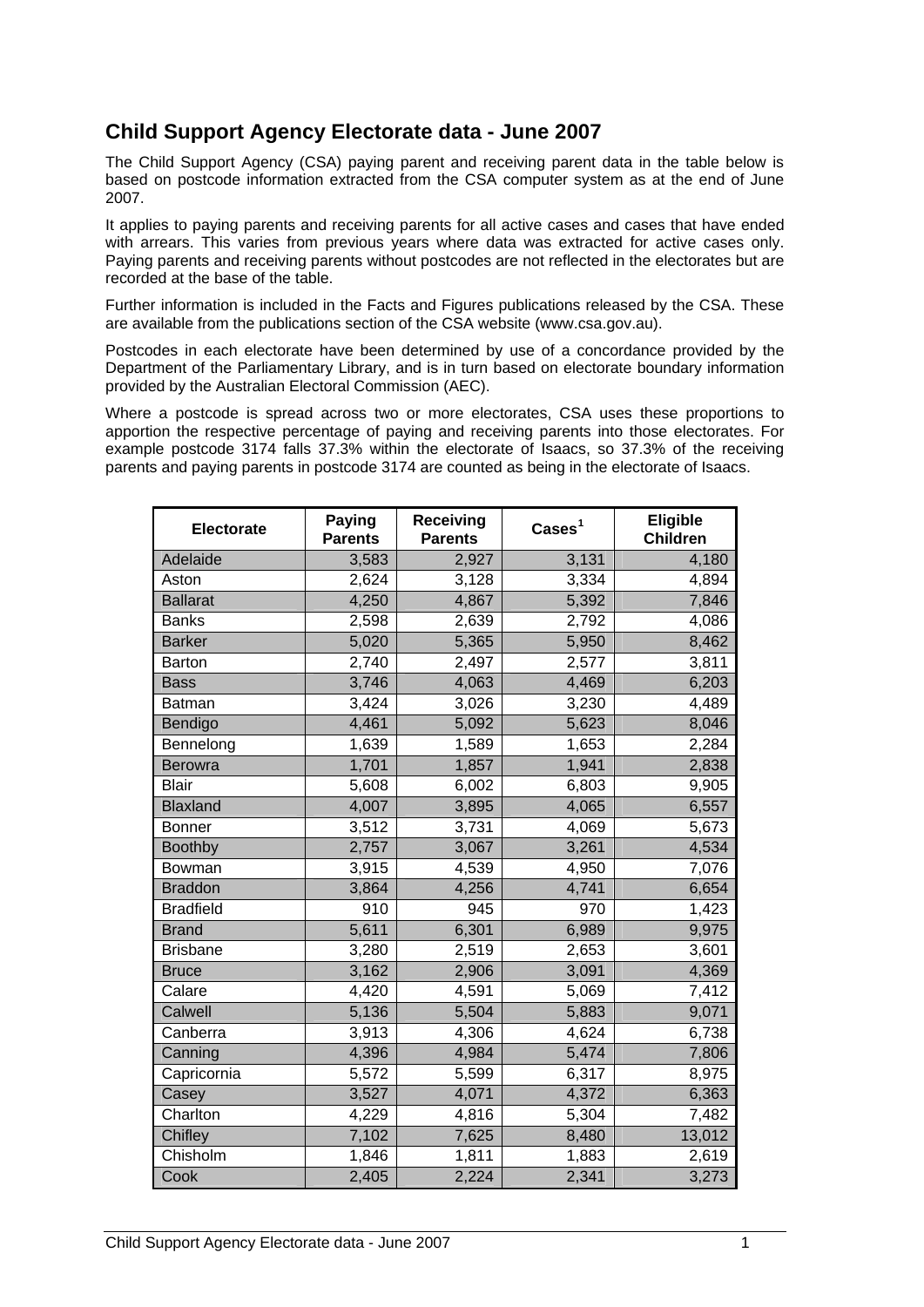| <b>Electorate</b> | <b>Paying</b><br><b>Parents</b> | Receiving<br><b>Parents</b> | <b>Cases</b> | Eligible<br><b>Children</b> |
|-------------------|---------------------------------|-----------------------------|--------------|-----------------------------|
| Corio             | 4,756                           | 4,953                       | 5,545        | 7,859                       |
| Cowan             | 3,802                           | 4,563                       | 4,906        | 7,103                       |
| Cowper            | 5,274                           | 5,871                       | 6,485        | 9,323                       |
| Cunningham        | 3,279                           | 3,378                       | 3,639        | 5,101                       |
| Curtin            | 1,935                           | 1,624                       | 1,682        | 2,271                       |
| Dawson            | 5,271                           | 5,050                       | 5,536        | 7,821                       |
| Deakin            | 2,467                           | 2,714                       | 2,882        | 4,104                       |
| Denison           | 3,548                           | 3,597                       | 3,933        | 5,364                       |
| Dickson           | 3,870                           | 4,568                       | 4,970        | 7,129                       |
| <b>Dobell</b>     | 4,872                           | 5,554                       | 6,107        | 8,870                       |
| Dunkley           | 4,830                           | 5,405                       | 5,891        | 8,330                       |
| Eden-Monaro       | 4,467                           | 4,569                       | 4,995        | 7,185                       |
| Fadden            | 4,717                           | 4,870                       | 5,279        | 7,271                       |
| Fairfax           | 4,639                           | 5,089                       | 5,541        | 7,720                       |
| Farrer            | 4,356                           | 4,534                       | 5,024        | 7,226                       |
| <b>Fisher</b>     | 4,173                           | 4,865                       | 5,262        | 7,325                       |
| Flinders          | 4,196                           | 4,664                       | 5,088        | 7,397                       |
| Forde             | 5,946                           | 6,426                       | 7,150        | 10,132                      |
| Forrest           | 4,647                           | 5,197                       | 5,707        | 8,093                       |
| Fowler            | 4,997                           | 4,855                       | 5,135        | 7,720                       |
| Franklin          | 3,836                           | 4,203                       | 4,645        | 6,621                       |
| Fraser            | 4,059                           | 4,257                       | 4,557        | 6,428                       |
| Fremantle         | 3,748                           | 3,958                       | 4,244        | 5,932                       |
| Gellibrand        | 4,597                           | 3,800                       | 4,032        | 5,742                       |
| Gilmore           | 3,939                           | 4,504                       | 4,957        | 7,208                       |
| Gippsland         | 4,896                           | 5,250                       | 5,858        | 8,529                       |
| Goldstein         | 1,904                           | 2,010                       | 2,068        | 2,936                       |
| Gorton            | 4,449                           | 4,766                       | 5,092        | 7,631                       |
| Grayndler         | 2,924                           | 2,359                       | 2,466        | 3,318                       |
| Greenway          | 4,300                           | 4,451                       | 4,826        | 7,093                       |
| Grey              | 5,599                           | 5,641                       | 6,332        | 8,945                       |
| Griffith          | 3,451                           | 2,829                       | 2,984        | 3,940                       |
| Groom             | 4,417                           | 4,957                       | 5,528        | 7,880                       |
| Gwydir            | 5,195                           | 5,108                       | 5,767        | 8,559                       |
| Hasluck           | 4,515                           | 4,972                       | 5,419        | 7,706                       |
| Herbert           | 5,645                           | 5,885                       | 6,567        | 9,373                       |
| Higgins           | 1,714                           | 1,430                       | 1,478        | 2,020                       |
| Hindmarsh         | 3,219                           | 2,922                       | 3,113        | 4,210                       |
| Hinkler           | 5,776                           | 6,161                       | 6,917        | 9,964                       |
| Holt              | 5,313                           | 5,962                       | 6,491        | 9,565                       |
| Hotham            | 2,570                           | 2,585                       | 2,715        | 3,767                       |
| <b>Hughes</b>     | 2,465                           | 2,888                       | 3,055        | 4,544                       |
| Hume              | 4,166                           | 4,423                       | 4,844        | 7,088                       |
| Hunter            | 5,525                           | 5,702                       | 6,350        | 9,256                       |
| Indi              | 3,730                           | 4,212                       | 4,633        | 6,665                       |
| <b>Isaacs</b>     | 4,116                           | 4,158                       | 4,440        | 6,346                       |
| Jagajaga          | 2,567                           | 2,877                       | 3,056        | 4,353                       |
| Kalgoorlie        | 6,602                           | 5,456                       | 6,091        | 8,524                       |
| Kennedy           | 6,073                           | 5,771                       | 6,459        | 9,438                       |
|                   |                                 |                             |              |                             |
|                   |                                 |                             |              |                             |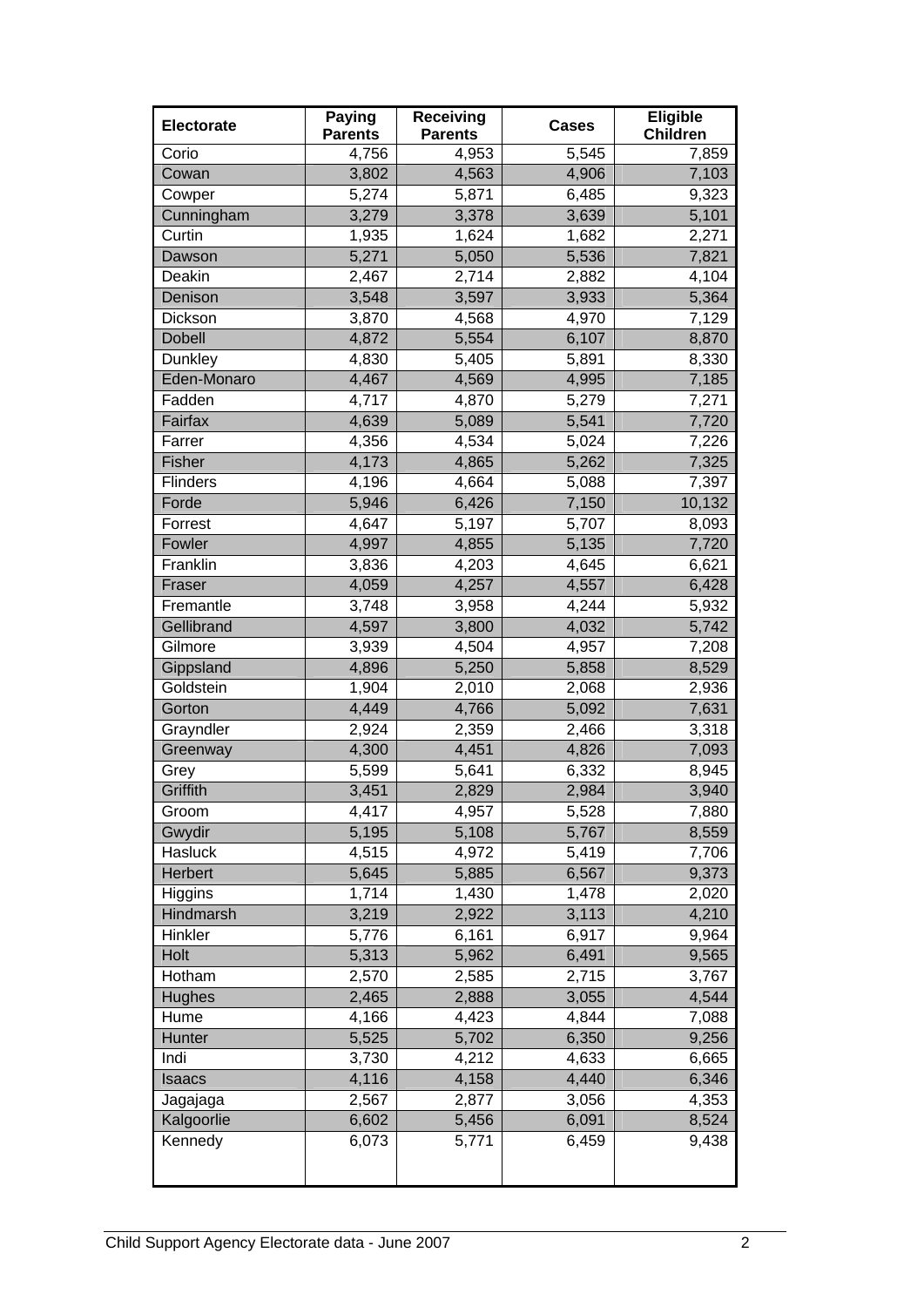| Electorate             | Paying<br><b>Parents</b> | Receiving<br><b>Parents</b> | <b>Cases</b> | Eligible<br><b>Children</b> |
|------------------------|--------------------------|-----------------------------|--------------|-----------------------------|
| Kingston               | 5,313                    | 6,339                       | 6,970        | 9,630                       |
| Kooyong                | 1,234                    | 1,247                       | 1,264        | 1,845                       |
| La Trobe               | 3,683                    | 4,278                       | 4,606        | 6,795                       |
| Lalor                  | 5,681                    | 6,245                       | 6,836        | 10,056                      |
| Leichhardt             | 6,817                    | 6,457                       | 7,089        | 10,268                      |
| Lilley                 | 4,209                    | 3,677                       | 3,964        | 5,421                       |
| Lindsay                | 4,479                    | 5,022                       | 5,464        | 7,816                       |
| Lingiari               | 2,976                    | 2,557                       | 2,817        | 3,981                       |
| Longman                | 5,870                    | 6,533                       | 7,320        | 10,494                      |
| Lowe                   | 1,874                    | 1,677                       | 1,725        | $\overline{2,}324$          |
| Lyne                   | 5,054                    | 5,640                       | 6,216        | 9,262                       |
| Lyons                  | 4,049                    | 4,065                       | 4,543        | 6,349                       |
| Macarthur              | 5,013                    | 6,162                       | 6,783        | 10,296                      |
| Mackellar              | 2,091                    | 2,042                       | 2,113        | 3,047                       |
| Macquarie              | 3,852                    | 4,330                       | 4,708        | 6,767                       |
| Makin                  | 4,344                    | 5,017                       | 5,445        | 7,642                       |
| <b>Mallee</b>          | 4,009                    | 4,302                       | 4,844        | 7,141                       |
| Maranoa                | 4,658                    | 4,547                       | 5,147        | 7,345                       |
| Maribyrnong            | 3,650                    | 3,361                       | 3,562        | 5,111                       |
| Mayo                   | 3,407                    | 4,012                       | 4,287        | 6,133                       |
| <b>McEwen</b>          | 4,033                    | 4,493                       | 4,909        | 7,268                       |
| McMillan               | 3,965                    | 4,603                       | 5,080        | 7,558                       |
| McPherson              | 4,151                    | 4,589                       | 4,934        | 6,800                       |
| Melbourne              | 3,650                    | 2,600                       | 2,690        | 3,791                       |
| <b>Melbourne Ports</b> | 2,474                    | 1,632                       | 1,697        | 2,147                       |
| Menzies                | 1,721                    | 1,805                       | 1,886        | 2,693                       |
| <b>Mitchell</b>        | 1,977                    | 2,151                       | 2,240        | 3,343                       |
| Moncrieff              | 4,729                    | 4,363                       | 4,683        | 6,344                       |
| Moore                  | 2,506                    | 3,088                       | 3,262        | 4,634                       |
| Moreton                | 3,209                    | 3,171                       | 3,387        | 4,768                       |
| <b>Murray</b>          | 4,369                    | 4,646                       | 5,148        | 7,660                       |
| New England            | 4,692                    | $\overline{5,000}$          | 5,559        | 8,087                       |
| Newcastle              | 4,445                    | 4,313                       | 4,679        | 6,404                       |
| North Sydney           | 1,480                    | 1,088                       | 1,109        | 1,485                       |
| O'Connor               | 4,443                    | 4,506                       | 4,968        | 7,219                       |
| Oxley                  | 7,268                    | $\overline{7}$ ,334         | 8,211        | 11,803                      |
| Page                   | 5,151                    | 5,444                       | 5,987        | 8,612                       |
| Parkes                 | 4,775                    | 4,953                       | 5,553        | 8,180                       |
| Parramatta             | 3,346                    | 3,061                       | 3,251        | 4,703                       |
| Paterson               | 4,402                    | 4,873                       | 5,374        | 7,808                       |
| Pearce                 | 4,924                    | 5,343                       | 5,862        | 8,538                       |
| Perth                  | 3,688                    | 3,229                       | 3,438        | 4,699                       |
| Petrie                 | 4,621                    | 4,996                       | 5,482        | 7,624                       |
| Port Adelaide          | 6,287                    | 6,169                       | 6,788        | 9,398                       |
| Prospect               | 3,940                    | 3,940                       | 4,191        | 6,373                       |
| Rankin                 | 7,150                    | 7,702                       | 8,605        | 12,374                      |
| Reid                   | 4,005                    | 3,568                       | 3,733        | 5,958                       |
| Richmond               | 4,802                    | 5,345                       | 5,779        | 8,078                       |
| Riverina               | 4,610                    | 4,890                       | 5,430        | 7,963                       |
|                        |                          |                             |              |                             |